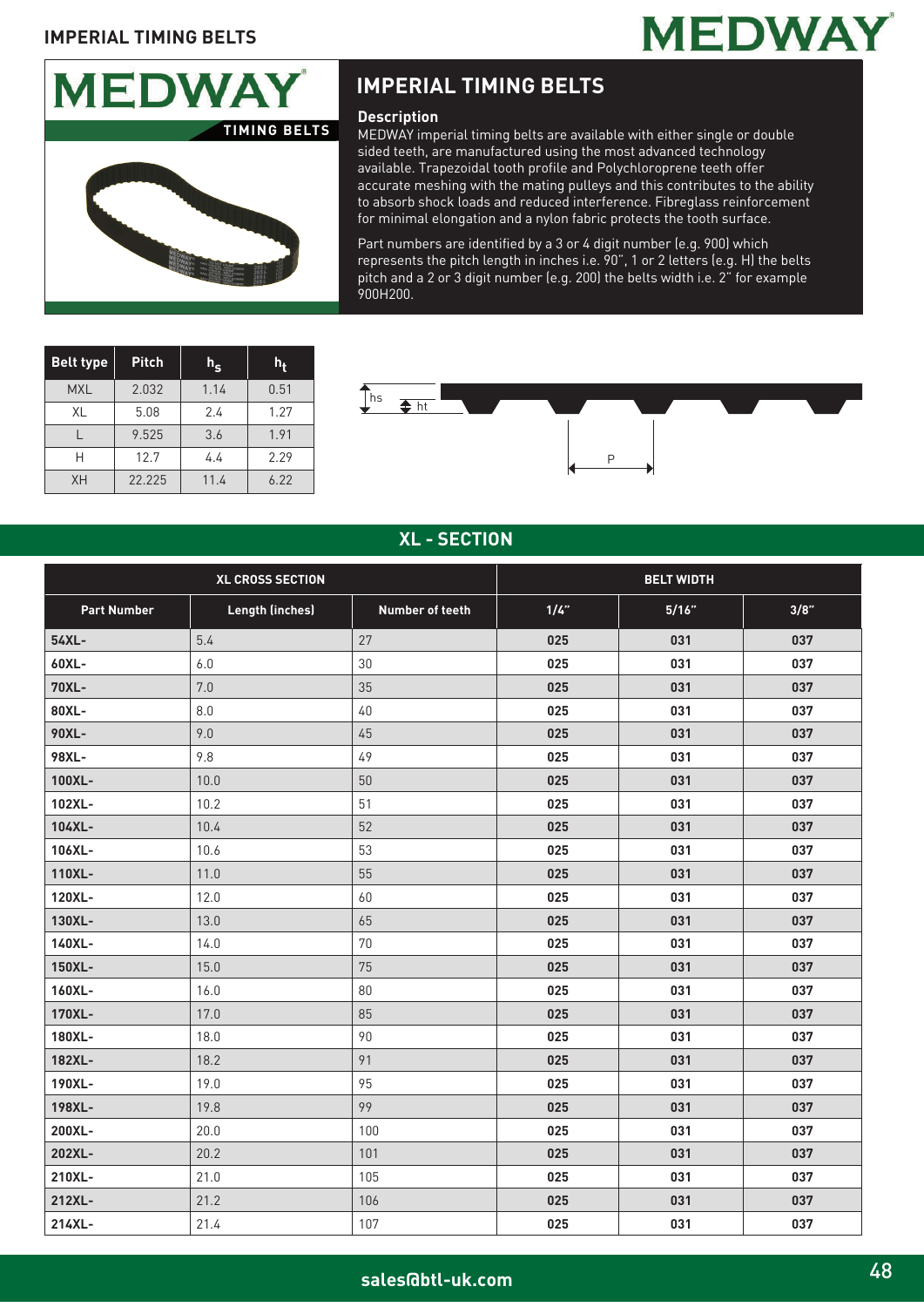# **MEDWAY**

# **XL - SECTION CONTINUED**

| <b>XL CROSS SECTION</b> |                        | <b>BELT WIDTH</b> |      |       |      |
|-------------------------|------------------------|-------------------|------|-------|------|
| <b>Part Number</b>      | <b>Length (inches)</b> | Number of teeth   | 1/4" | 5/16" | 3/8" |
| 214XL-                  | 21.4                   | 107               | 025  | 031   | 037  |
| 220XL-                  | 22.0                   | 110               | 025  | 031   | 037  |
| 228XL-                  | 22.8                   | 114               | 025  | 031   | 037  |
| 230XL-                  | 23.0                   | 115               | 025  | 031   | 037  |
| 234XL-                  | 23.4                   | 117               | 025  | 031   | 037  |
| 240XL-                  | 24.0                   | 120               | 025  | 031   | 037  |
| 250XL-                  | 25.0                   | 125               | 025  | 031   | 037  |
| 260XL-                  | 26.0                   | 130               | 025  | 031   | 037  |
| 270XL-                  | 27.0                   | 135               | 025  | 031   | 037  |
| 276XL-                  | 27.6                   | 138               | 025  | 031   | 037  |
| 290XL-                  | 29.0                   | 145               | 025  | 031   | 037  |
| 310XL-                  | 31.0                   | 155               | 025  | 031   | 037  |
| 316XL-                  | 31.6                   | 158               | 025  | 031   | 037  |
| 320XL-                  | 32.0                   | 160               | 025  | 031   | 037  |
| 330XL-                  | 33.0                   | 165               | 025  | 031   | 037  |
| 344XL-                  | 34.4                   | 172               | 025  | 031   | 037  |
| 352XL-                  | 35.2                   | 176               | 025  | 031   | 037  |
| 364XL-                  | 36.4                   | 182               | 025  | 031   | 037  |
| 380XL-                  | 38.0                   | 190               | 025  | 031   | 037  |
| 384XL-                  | 38.4                   | 192               | 025  | 031   | 037  |
| 388XL-                  | 38.8                   | 194               | 025  | 031   | 037  |
| 390XL-                  | 39.0                   | 195               | 025  | 031   | 037  |
| 392XL-                  | 39.2                   | 196               | 025  | 031   | 037  |
| 434XL-                  | 43.4                   | 217               | 025  | 031   | 037  |
| 460XL-                  | 46.0                   | 230               | 025  | 031   | 037  |
| 530XL-                  | 53.0                   | 265               | 025  | 031   | 037  |
| 600XL-                  | 60.0                   | 300               | 025  | 031   | 037  |
| 710XL-                  | 71.0                   | 355               | 025  | 031   | 037  |

## **L - SECTION**

| <b>L CROSS SECTION</b> |                        | <b>BELT WIDTH</b>      |      |      |     |
|------------------------|------------------------|------------------------|------|------|-----|
| <b>Part Number</b>     | <b>Length (inches)</b> | <b>Number of teeth</b> | 1/2" | 3/4" | 1"  |
| $124L -$               | 12.4                   | 33                     | 050  | 075  | 100 |
| 135L-                  | 13.5                   | 36                     | 050  | 075  | 100 |
| $150L -$               | 15.0                   | 40                     | 050  | 075  | 100 |
| 173L-                  | 17.3                   | 46                     | 050  | 075  | 100 |
| 187L-                  | 18.7                   | 50                     | 050  | 075  | 100 |
| 202L-                  | 20.2                   | 54                     | 050  | 075  | 100 |
| 210L-                  | 21.0                   | 56                     | 050  | 075  | 100 |
| 225L-                  | 22.5                   | 60                     | 050  | 075  | 100 |
| 240L-                  | 24.0                   | 64                     | 050  | 075  | 100 |
| 255L-                  | 25.5                   | 68                     | 050  | 075  | 100 |
| 270L-                  | 27.0                   | 72                     | 050  | 075  | 100 |
| 285L-                  | 28.5                   | 76                     | 050  | 075  | 100 |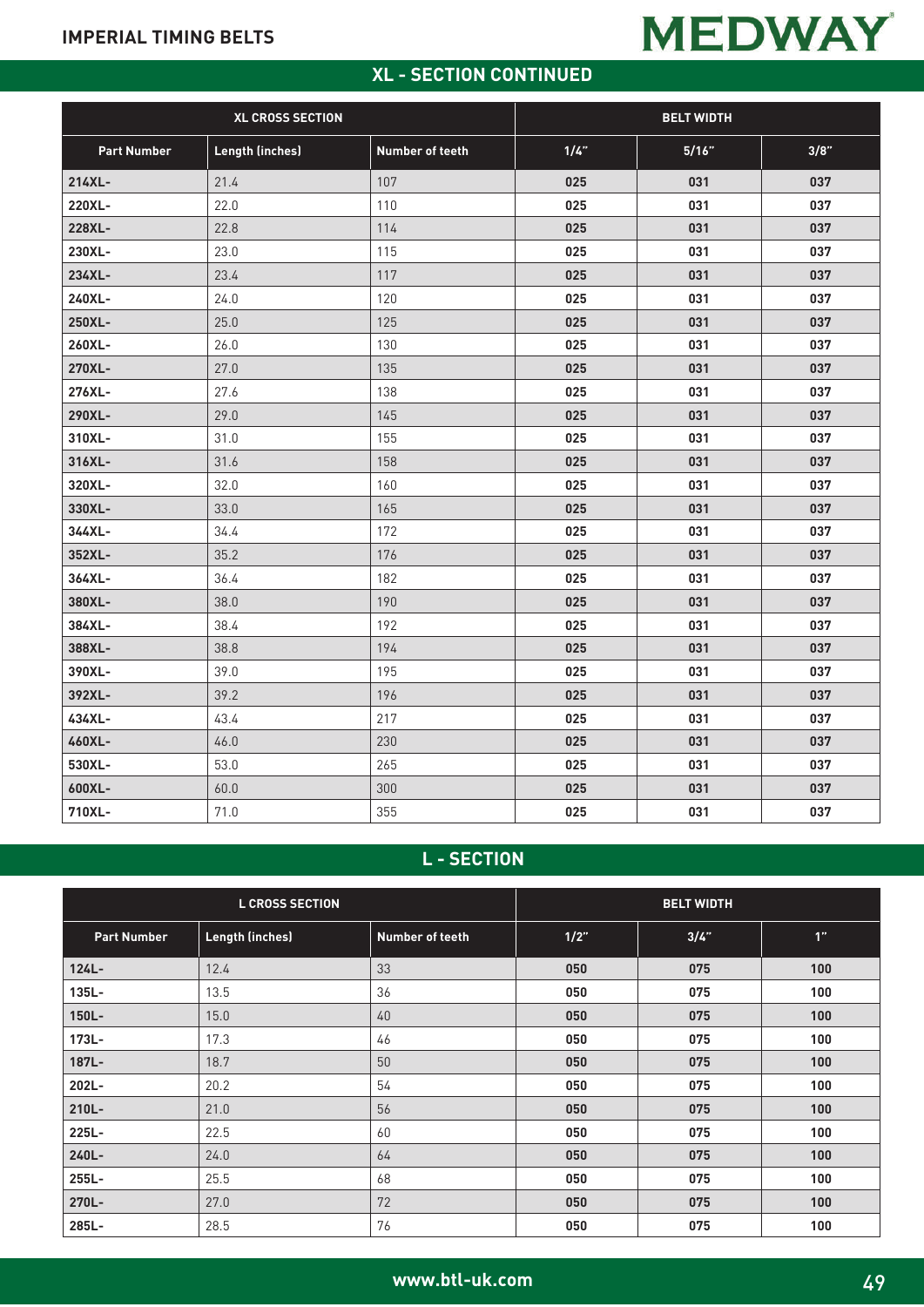# **L - SECTION CONTINUED**

**MEDWAY** 

| <b>L CROSS SECTION</b> |                        | <b>BELT WIDTH</b> |      |      |     |
|------------------------|------------------------|-------------------|------|------|-----|
| <b>Part Number</b>     | <b>Length (inches)</b> | Number of teeth   | 1/2" | 3/4" | 1"  |
| $300L -$               | 30.0                   | 80                | 050  | 075  | 100 |
| 322L-                  | 32.2                   | 86                | 050  | 075  | 100 |
| 345L-                  | 34.5                   | 92                | 050  | 075  | 100 |
| 367L-                  | 36.7                   | 98                | 050  | 075  | 100 |
| 390L-                  | 39.0                   | 104               | 050  | 075  | 100 |
| 405L-                  | 40.5                   | 108               | 050  | 075  | 100 |
| 412L-                  | 41.2                   | 110               | 050  | 075  | 100 |
| 420L-                  | 42.0                   | 112               | 050  | 075  | 100 |
| 450L-                  | 45.0                   | 120               | 050  | 075  | 100 |
| 480L-                  | 48.0                   | 128               | 050  | 075  | 100 |
| 510L-                  | 51.0                   | 136               | 050  | 075  | 100 |
| 540L-                  | 54.0                   | 144               | 050  | 075  | 100 |
| 600L-                  | 60.0                   | 160               | 050  | 075  | 100 |
| 728L-                  | 72.8                   | 194               | 050  | 075  | 100 |
| 817L-                  | 81.7                   | 218               | 050  | 075  | 100 |

## **H - SECTION**

|                    | <b>H CROSS SECTION</b> |                        |      |     | <b>BELT WIDTH</b> |     |     |
|--------------------|------------------------|------------------------|------|-----|-------------------|-----|-----|
| <b>Part Number</b> | <b>Length (inches)</b> | <b>Number of teeth</b> | 3/4" | 1"  | $1 - 1/2"$        | 2"  | 3"  |
| 240H-              | 24.0                   | 48                     | 075  | 100 | 150               | 200 | 300 |
| 270H-              | 27.0                   | 54                     | 075  | 100 | 150               | 200 | 300 |
| 300H-              | 30.0                   | 60                     | 075  | 100 | 150               | 200 | 300 |
| 330H-              | 33.0                   | 66                     | 075  | 100 | 150               | 200 | 300 |
| 360H-              | 36.0                   | 72                     | 075  | 100 | 150               | 200 | 300 |
| 390H-              | 39.0                   | 78                     | 075  | 100 | 150               | 200 | 300 |
| 420H-              | 42.0                   | 84                     | 075  | 100 | 150               | 200 | 300 |
| 450H-              | 45.0                   | 90                     | 075  | 100 | 150               | 200 | 300 |
| 480H-              | 48.0                   | 96                     | 075  | 100 | 150               | 200 | 300 |
| 510H-              | 51.0                   | 102                    | 075  | 100 | 150               | 200 | 300 |
| 540H-              | 54.0                   | 108                    | 075  | 100 | 150               | 200 | 300 |
| 570H-              | 57.0                   | 114                    | 075  | 100 | 150               | 200 | 300 |
| 600H-              | 60.0                   | 120                    | 075  | 100 | 150               | 200 | 300 |
| 630H-              | 63.0                   | 126                    | 075  | 100 | 150               | 200 | 300 |
| 660H-              | 66.0                   | 132                    | 075  | 100 | 150               | 200 | 300 |
| 700H-              | 70.0                   | 140                    | 075  | 100 | 150               | 200 | 300 |
| 725H-              | 72.5                   | 145                    | 075  | 100 | 150               | 200 | 300 |
| 750H-              | 75.0                   | 150                    | 075  | 100 | 150               | 200 | 300 |
| 800H-              | 80.0                   | 160                    | 075  | 100 | 150               | 200 | 300 |
| 850H-              | 85.0                   | 170                    | 075  | 100 | 150               | 200 | 300 |
| 900H-              | 90.0                   | 180                    | 075  | 100 | 150               | 200 | 300 |
| 1000H-             | 100.0                  | 200                    | 075  | 100 | 150               | 200 | 300 |
| 1100H-             | 110.0                  | 220                    | 075  | 100 | 150               | 200 | 300 |
| 1120H-             | 112.0                  | 224                    | 075  | 100 | 150               | 200 | 300 |

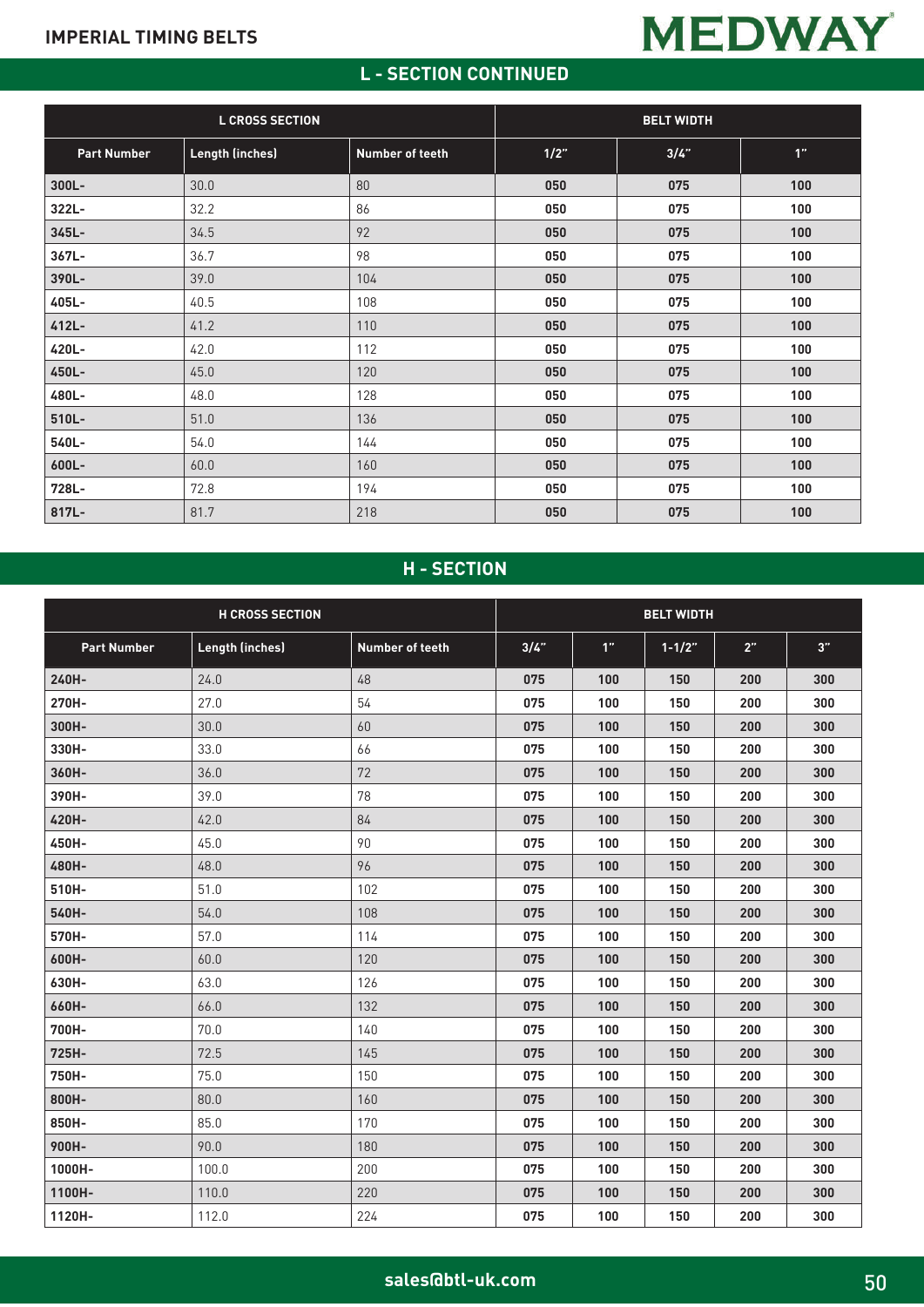## **H - SECTION CONTINUED**

**MEDWAY** 

|                        | n - JECTION CONTINUED  |                 |      |     |                   |     |     |  |
|------------------------|------------------------|-----------------|------|-----|-------------------|-----|-----|--|
| <b>H CROSS SECTION</b> |                        |                 |      |     | <b>BELT WIDTH</b> |     |     |  |
| <b>Part Number</b>     | <b>Length (inches)</b> | Number of teeth | 3/4" | 1"  | $1 - 1/2"$        | 2"  | 3"  |  |
| 1140H-                 | 114.0                  | 228             | 075  | 100 | 150               | 200 | 300 |  |
| 1150H-                 | 115.0                  | 230             | 075  | 100 | 150               | 200 | 300 |  |
| 1250H-                 | 125.0                  | 250             | 075  | 100 | 150               | 200 | 300 |  |
| 1400H-                 | 140.0                  | 280             | 075  | 100 | 150               | 200 | 300 |  |
| 1700H-                 | 170.0                  | 340             | 075  | 100 | 150               | 200 | 300 |  |

## **XH - SECTION**

| <b>XH CROSS SECTION</b> |                        | <b>BELT WIDTH</b> |     |     |     |
|-------------------------|------------------------|-------------------|-----|-----|-----|
| <b>Part Number</b>      | <b>Length (inches)</b> | Number of teeth   | 2"  | 3"  | 4"  |
| 507XH-                  | 50.7                   | 58                | 200 | 300 | 400 |
| 534XH-                  | 53.4                   | 61                | 200 | 300 | 400 |
| 560XH-                  | 56.0                   | 64                | 200 | 300 | 400 |
| 630XH-                  | 63.0                   | 72                | 200 | 300 | 400 |
| 700XH-                  | 70.0                   | 80                | 200 | 300 | 400 |
| 770XH-                  | 77.0                   | 88                | 200 | 300 | 400 |
| 840XH-                  | 84.0                   | 96                | 200 | 300 | 400 |
| 980XH-                  | 98.0                   | 112               | 200 | 300 | 400 |
| 1120XH-                 | 112.0                  | 128               | 200 | 300 | 400 |
| 1260XH-                 | 126.0                  | 144               | 200 | 300 | 400 |
| 1400XH-                 | 140.0                  | 160               | 200 | 300 | 400 |
| 1540XH-                 | 154.0                  | 176               | 200 | 300 | 400 |
| 1750XH-                 | 175.0                  | 200               | 200 | 300 | 400 |

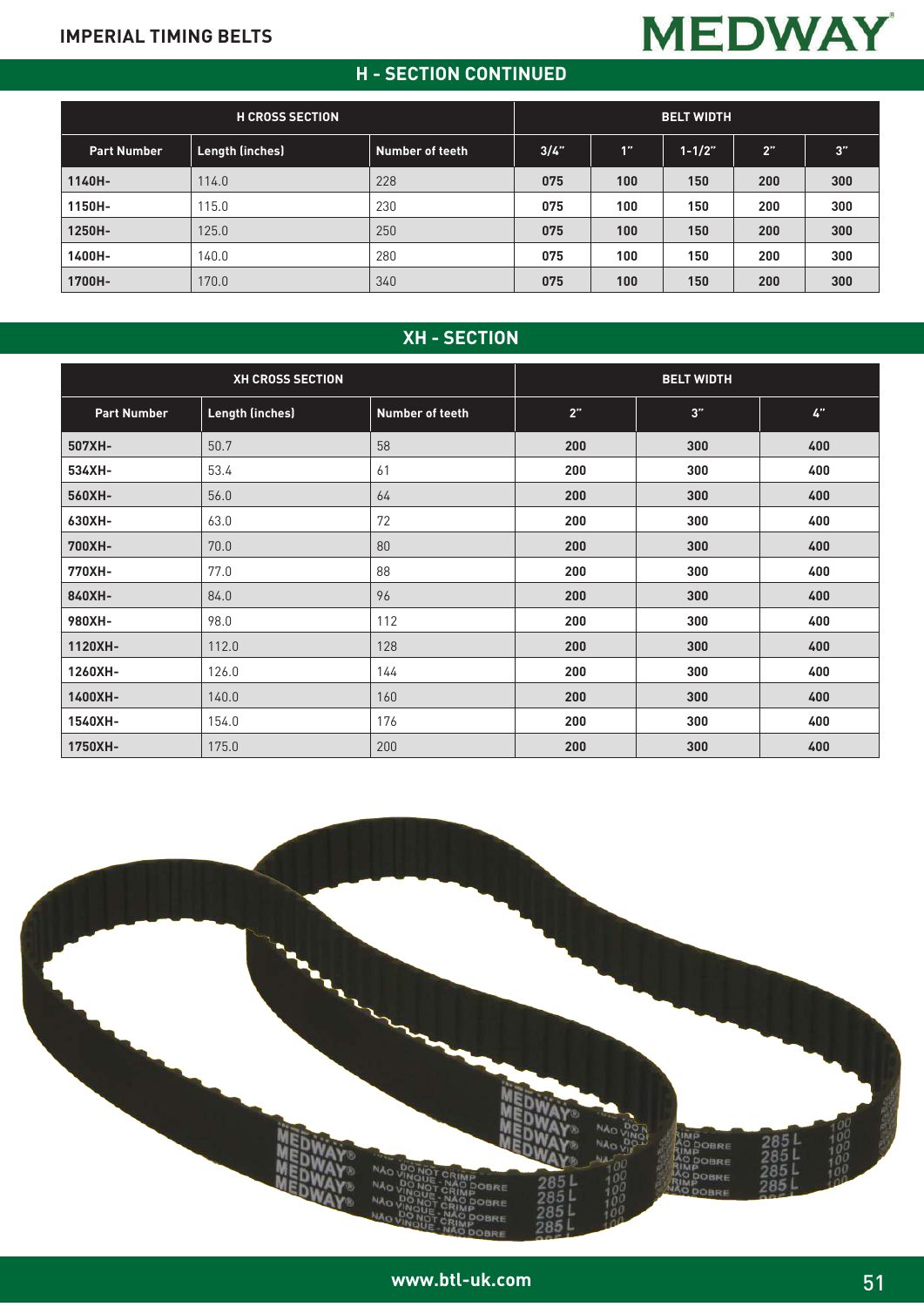



# **IMPERIAL TIMING BELTS DD**

#### **Description**

MEDWAY imperial timing belts are available with either single or double sided teeth, are manufactured using the most advanced technology available. Trapezoidal tooth profile and Polychloroprene teeth offer accurate meshing with the mating pulleys and this contributes to the ability to absorb shock loads and reduced interference. Fibreglass reinforcement for minimal elongation and a nylon fabric protects the tooth surface.

Part numbers are identified by a 3 or 4 digit number (e.g. 900) which represents the pitch length in inches i.e. 90", 1 or 2 letters (e.g. H) the belts pitch and a 2 or 3 digit number (e.g. 200) the belts width i.e. 2" for example 900H200.

| <b>Belt type</b> | <b>Pitch</b> |      |      |
|------------------|--------------|------|------|
| XL               | 5.08         | 3.05 | 1.27 |
|                  | 9.252        | 4.60 | 1.91 |
|                  | 12.7         | 5.9  | 2.29 |



#### **XL-DD - SECTION**

| <b>XL-DD CROSS SECTION</b> |                        | <b>BELT WIDTH</b>      |      |       |      |
|----------------------------|------------------------|------------------------|------|-------|------|
| <b>Part Number</b>         | <b>Length (inches)</b> | <b>Number of teeth</b> | 1/4" | 5/16" | 3/8" |
| 120XL-DD-                  | 12.0                   | 60                     | 025  | 031   | 037  |
| 130XL-DD-                  | 13.0                   | 65                     | 025  | 031   | 037  |
| 140XL-DD-                  | 14.0                   | 70                     | 025  | 031   | 037  |
| 150XL-DD-                  | 15.0                   | 75                     | 025  | 031   | 037  |
| 160XL-DD-                  | 16.0                   | 80                     | 025  | 031   | 037  |
| 170XL-DD-                  | 17.0                   | 85                     | 025  | 031   | 037  |
| 180XL-DD-                  | 18.0                   | 90                     | 025  | 031   | 037  |
| 182XL-DD-                  | 18.2                   | 91                     | 025  | 031   | 037  |
| 190XL-DD-                  | 19.0                   | 95                     | 025  | 031   | 037  |
| 198XL-DD-                  | 19.8                   | 99                     | 025  | 031   | 037  |
| 200XL-DD-                  | 20.0                   | 100                    | 025  | 031   | 037  |
| 202XL-DD-                  | 20.2                   | 101                    | 025  | 031   | 037  |
| 210XL-DD-                  | 21.0                   | 105                    | 025  | 031   | 037  |
| 212XL-DD-                  | 21.2                   | 106                    | 025  | 031   | 037  |
| 214XL-DD-                  | 21.4                   | 107                    | 025  | 031   | 037  |
| 220XL-DD-                  | 22.0                   | 110                    | 025  | 031   | 037  |
| 228XL-DD-                  | 22.8                   | 114                    | 025  | 031   | 037  |
| 230XL-DD-                  | 23.0                   | 115                    | 025  | 031   | 037  |
| 234XL-DD-                  | 23.4                   | 117                    | 025  | 031   | 037  |
| 240XL-DD-                  | 24.0                   | 120                    | 025  | 031   | 037  |
| 250XL-DD-                  | 25.0                   | 125                    | 025  | 031   | 037  |
| 260XL-DD-                  | 26.0                   | 130                    | 025  | 031   | 037  |
| 270XL-DD-                  | 27.0                   | 135                    | 025  | 031   | 037  |
| 276XL-DD-                  | 27.6                   | 138                    | 025  | 031   | 037  |
| 290XL-DD-                  | 29.0                   | 145                    | 025  | 031   | 037  |
| 310XL-DD-                  | 31.0                   | 155                    | 025  | 031   | 037  |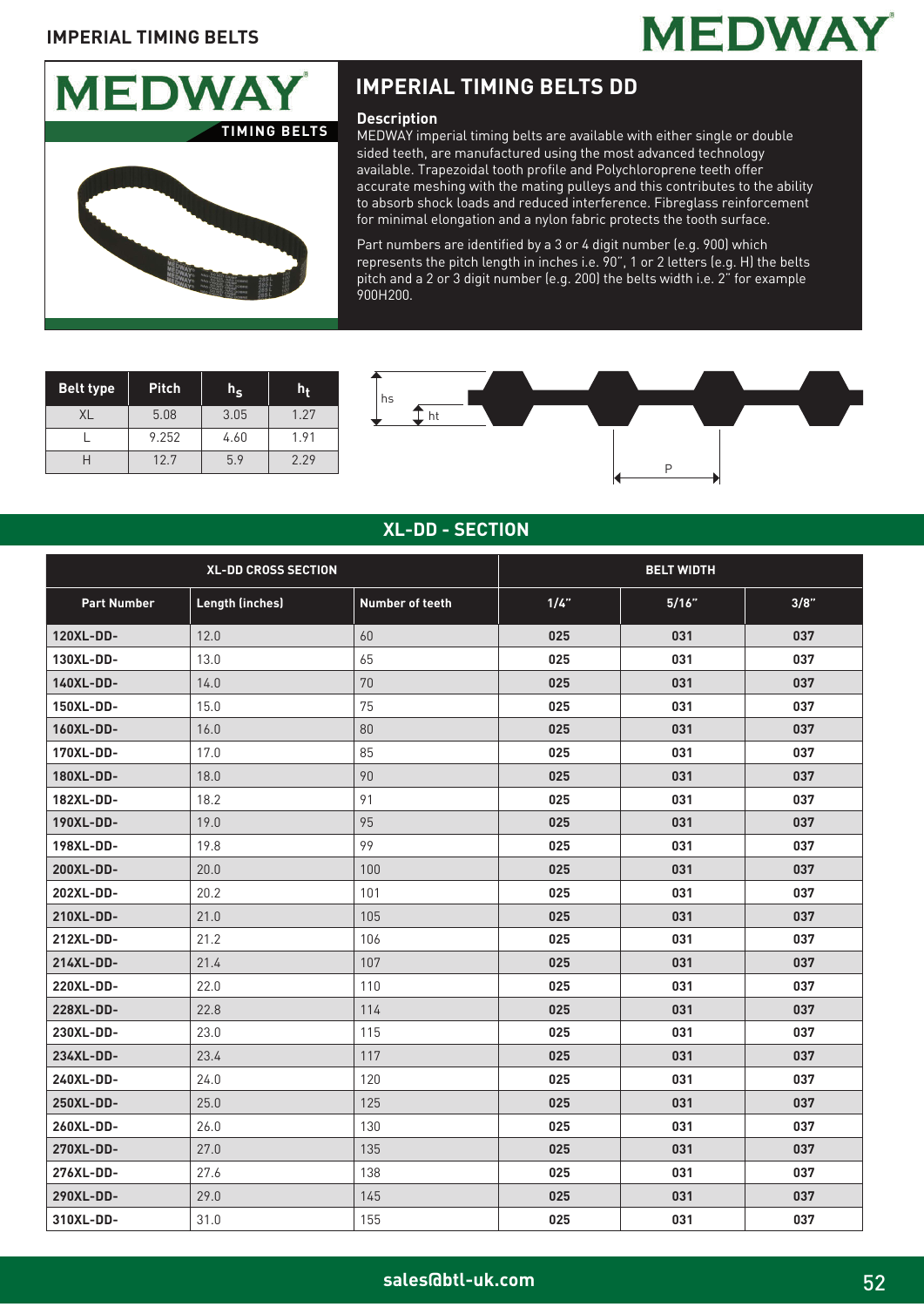## **XL-DD - SECTION CONTINUED**

**MEDWAY** 

| <b>XL-DD CROSS SECTION</b> |                        | <b>BELT WIDTH</b> |      |       |      |
|----------------------------|------------------------|-------------------|------|-------|------|
| <b>Part Number</b>         | <b>Length (inches)</b> | Number of teeth   | 1/4" | 5/16" | 3/8" |
| 316XL-DD-                  | 31.6                   | 158               | 025  | 031   | 037  |
| 320XL-DD-                  | 32.0                   | 160               | 025  | 031   | 037  |
| 330XL-DD-                  | 33.0                   | 165               | 025  | 031   | 037  |
| 344XL-DD-                  | 34.4                   | 172               | 025  | 031   | 037  |
| 352XL-DD-                  | 35.2                   | 176               | 025  | 031   | 037  |
| 364XL-DD-                  | 36.4                   | 182               | 025  | 031   | 037  |
| 380XL-DD-                  | 38.0                   | 190               | 025  | 031   | 037  |
| 384XL-DD-                  | 38.4                   | 192               | 025  | 031   | 037  |
| 388XL-DD-                  | 38.8                   | 194               | 025  | 031   | 037  |
| 390XL-DD-                  | 39.0                   | 195               | 025  | 031   | 037  |
| 392XL-DD-                  | 39.2                   | 196               | 025  | 031   | 037  |
| 434XL-DD-                  | 43.4                   | 217               | 025  | 031   | 037  |
| 460XL-DD-                  | 46.0                   | 230               | 025  | 031   | 037  |
| 530XL-DD-                  | 53.0                   | 265               | 025  | 031   | 037  |
| 600XL-DD-                  | 60.0                   | 300               | 025  | 031   | 037  |

# **L-DD - SECTION**

| <b>L-DD CROSS SECTION</b> |                        |                        | <b>BELT WIDTH</b> |      |     |
|---------------------------|------------------------|------------------------|-------------------|------|-----|
| <b>Part Number</b>        | <b>Length (inches)</b> | <b>Number of teeth</b> | $1/2$ "           | 3/4" | 1"  |
| 124L-DD-                  | 12.4                   | 33                     | 050               | 075  | 100 |
| 135L-DD-                  | 13.5                   | 36                     | 050               | 075  | 100 |
| 150L-DD-                  | 15.0                   | 40                     | 050               | 075  | 100 |
| 173L-DD-                  | 17.3                   | 46                     | 050               | 075  | 100 |
| 187L-DD-                  | 18.7                   | 50                     | 050               | 075  | 100 |
| 202L-DD-                  | 20.2                   | 54                     | 050               | 075  | 100 |
| 210L-DD-                  | 21.0                   | 56                     | 050               | 075  | 100 |
| 225L-DD-                  | 22.5                   | 60                     | 050               | 075  | 100 |
| 240L-DD-                  | 24.0                   | 64                     | 050               | 075  | 100 |
| 255L-DD-                  | 25.5                   | 68                     | 050               | 075  | 100 |
| 270L-DD-                  | 27.0                   | 72                     | 050               | 075  | 100 |
| 285L-DD-                  | 28.5                   | 76                     | 050               | 075  | 100 |
| 300L-DD-                  | 30.0                   | 80                     | 050               | 075  | 100 |
| 322L-DD-                  | 32.2                   | 86                     | 050               | 075  | 100 |
| 345L-DD-                  | 34.5                   | 92                     | 050               | 075  | 100 |
| 367L-DD-                  | 36.7                   | 98                     | 050               | 075  | 100 |
| 390L-DD-                  | 39.0                   | 104                    | 050               | 075  | 100 |
| 405L-DD-                  | 40.5                   | 108                    | 050               | 075  | 100 |
| 412L-DD-                  | 41.2                   | 110                    | 050               | 075  | 100 |
| 420L-DD-                  | 42.0                   | 112                    | 050               | 075  | 100 |
| 450L-DD-                  | 45.0                   | 120                    | 050               | 075  | 100 |
| 480L-DD-                  | 48.0                   | 128                    | 050               | 075  | 100 |
| 510L-DD-                  | 51.0                   | 136                    | 050               | 075  | 100 |
| 540L-DD-                  | 54.0                   | 144                    | 050               | 075  | 100 |